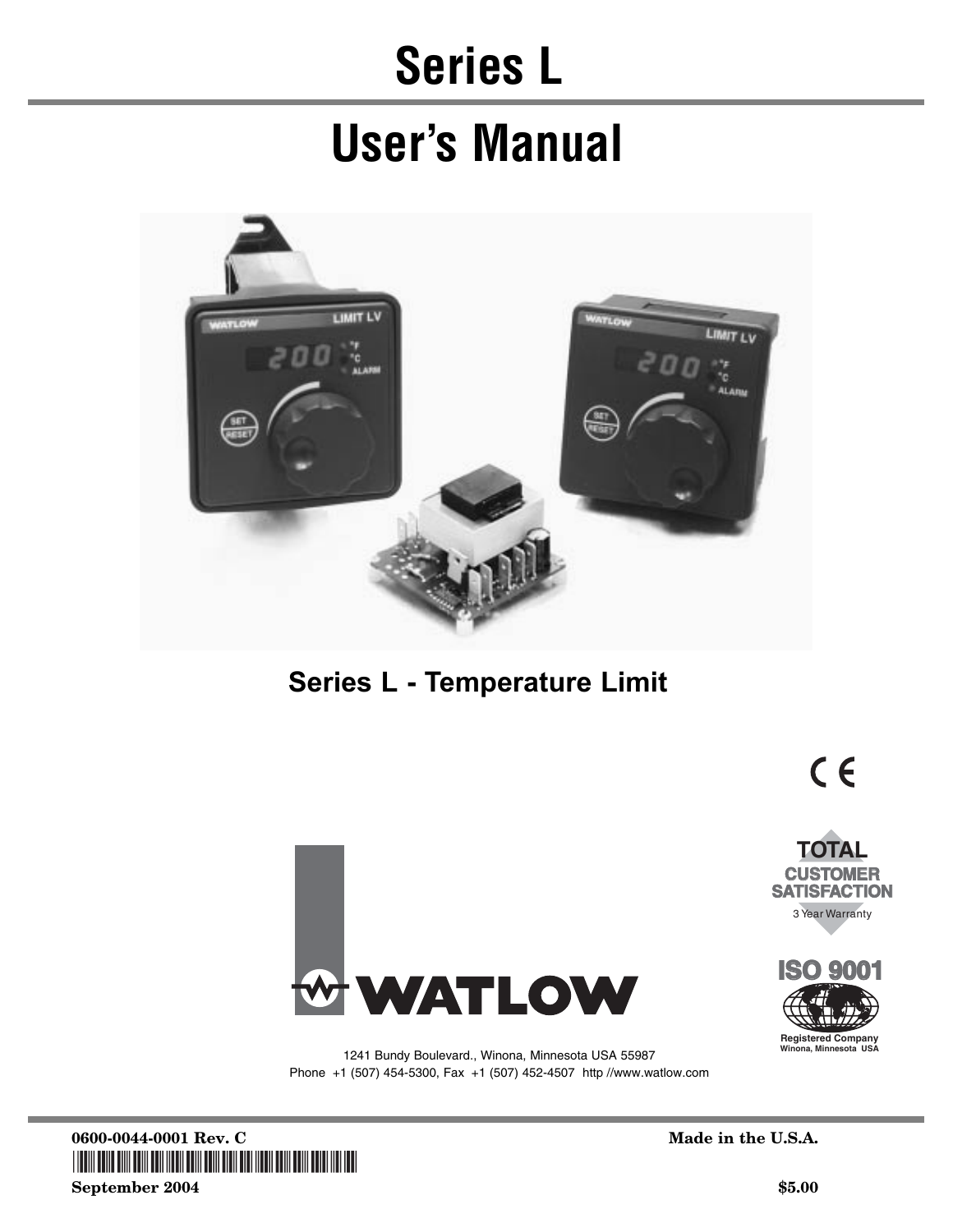# **1 Overview**

Watlow's Series L family of temperature limit controllers\* provide an economical limit controller solution for applications where thermal system protection is needed.

A limit controller is added to applications to prevent over or under temperature conditions. The limit provides safety assurances against instances where a thermal runaway condition occurs as a result of a failed sensor, controller or output device.

The Series L limit controller is recommended for any application where thermal system runaway could result in large product scrap costs, damage to system equipment, potential fire hazard or risk to personnel. All Series L limit controllers are Factory Mutual and CSA approved.

These controllers are available with or without an operator interface and can be ordered in square 1/8th DIN panel mount, din rail mount, open board or potted module design configurations. Push-on, quick connect spade terminal or removable screw clamp style terminal block ordering options provide the electrical connections.

The microprocessor design platform provides improvements in the performance, repeatability, and accuracy offered by Watlow's current line of basic control products.

The Series LV includes an operator interface to allow viewing and selection of the limit set point. A red four character, seven segment LED displays the limit set point. The limit set point selection is made with a continuous turn, velocity sensitive rotary encoder. Push to Set operation reduces accidental limit set point adjustments. Limit set point operating range temperature values are customer definable in the product configuration part number.

The Series LF offers fixed limit set points. These units are supplied without an operator interface. Limit set point temperature values are customer definable in the product configuration part number.

The features and performance of these products make them ideally suited for a wide range of industrial limit control applications in the food preparation, industrial machinery, packaging and plastic markets.

Watlow's Series L limit controllers include industry leading service, support and a 3-year warranty.

\*Also available, Series C, an on-off temperature controller version.

### **Features and Benefits**

#### **Four Character LED Display**

· Improves limit set point adjustment accuracy.

#### **Fixed or Adjustable Limit Set Points**

- · Tamper proof operation.
- · Control flexibility.

#### **Push to Set**

· Reduce accidental limit set point adjustments.

**Multiple Mounting Options**

· Minimizes installation time.

**High or Low Limit Operation**

· Application flexibility.

**Fahrenheit or Celsius Operation with Indication** · Application flexibility.

**Sensor Break Protection** · Provides positive system shutdown.

#### **Agency Approvals**

· Meets requirements for agency certification.

**Micro Processor Based Technology** · Accurate and repeatable protection.

**Stock to Four Day Delivery**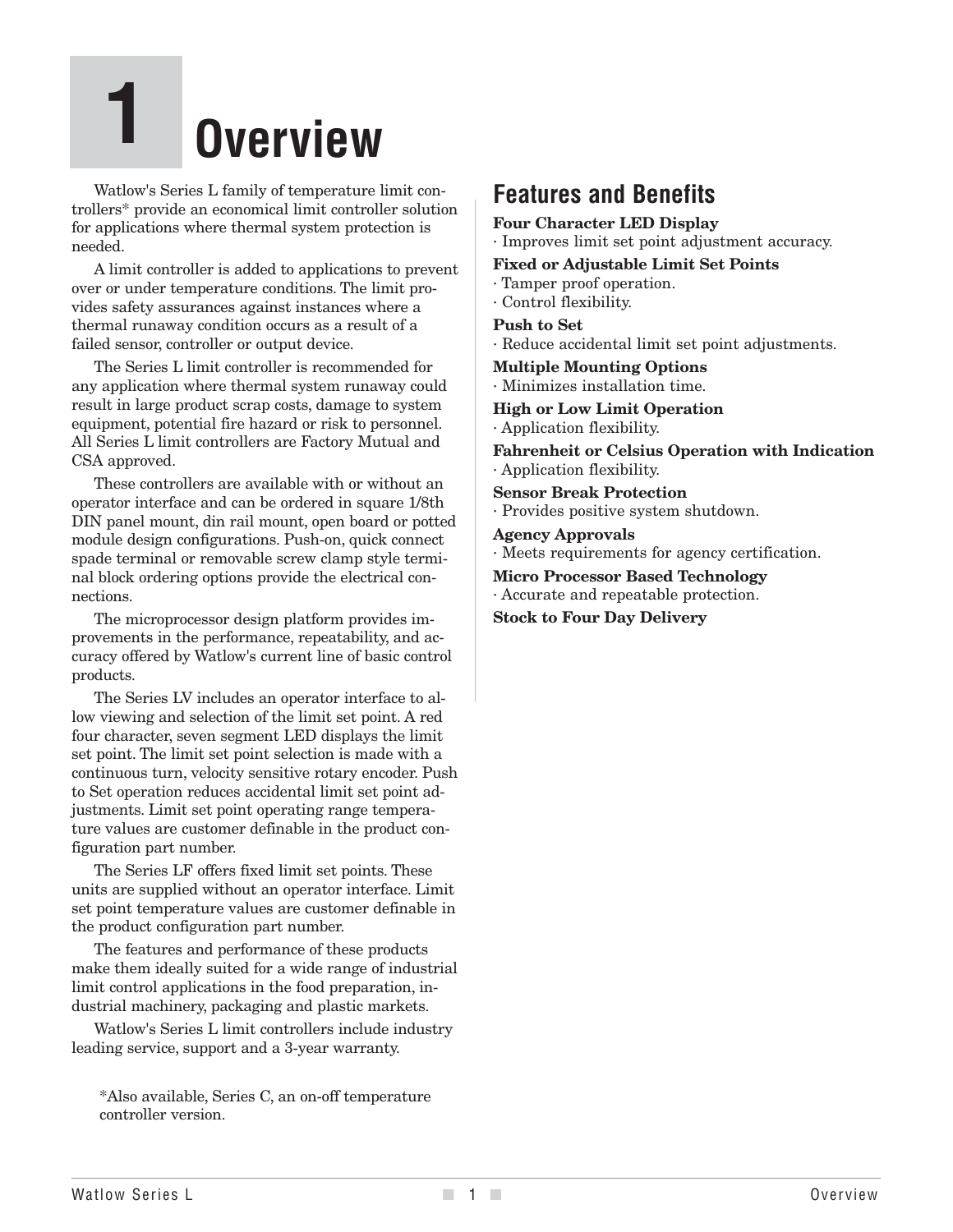# **2 Installation**

## **Installing the Open Board Controller**



#### **Figure 2a**

- 1. Locate and drill four 3.2 mm (0.125 in) holes in the desired panel location. See Figure 2a for hole locations.
- 2. Mount the controller using four M2.5 (#4) screws.

## **Installing the Potted Controller**



#### **Figure 2b**

- 1. Drill two 5 mm (0.187 in) diameter holes in the desired panel location. See Figure 2b for hole locations.
- 2. Mount the controller using two M3.5 (#6) screws.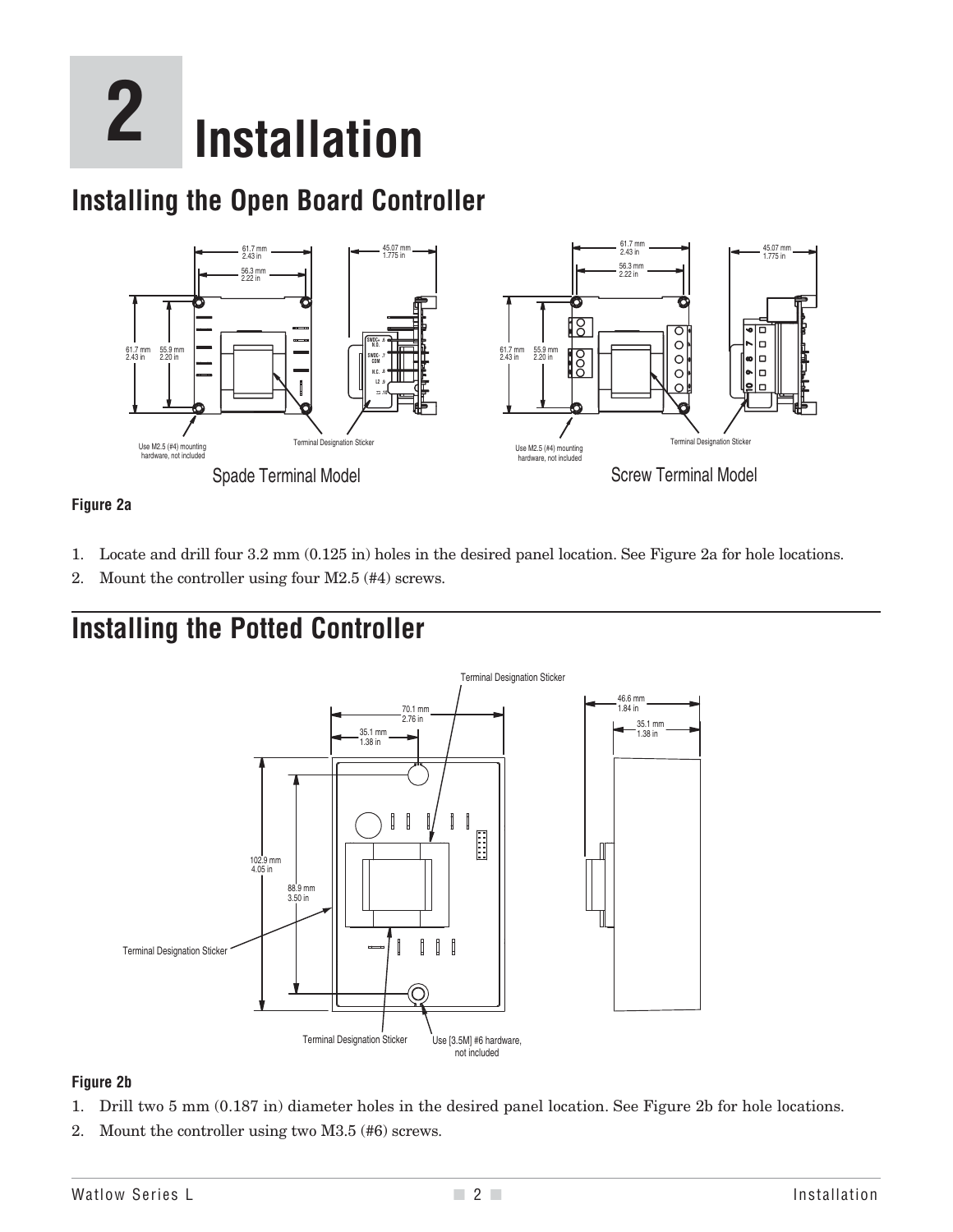## **Installing the DIN Rail Mount Controller**



#### **Figure 3a Sub-Panel Mounting**

- 1. Using the controller as a location template, mark both mounting holes.
- 2. Drill and tap two 2.7 mm (0.106 in) diameter holes in the desired panel location. See Figure 3a above for hole locations.
- 3. Mount the controller using two M3.5 (#6) screws.

#### **DIN Rail Mounting**

- 1. Place the DIN rail upper mounting clip on the top edge of the DIN rail. See Figure 3a. DIN rail spec, DIN 50022, 35 mm x 7.5 mm (1.38 in x 0.30 in).
- 2. Press down firmly on the top back edge of the DIN rail bracket and push in on the bottom, front edge of the bracket, . The controller "snaps" securely onto the rail. See Figure 3a. If the controller does not snap on, check to see if the DIN rail is bent. Minimum clipping distance is 34.8 mm (1.37 in), the maximum is 35.3 mm (1.39 in).

#### **Removing the DIN Rail Controller**

- 1. Remove power from the system.
- 2. Remove all the wiring connections from the back of the controller.
- 3. While pressing down on the top, back edge of the DIN rail bracket, pull forward on the bottom, front edge of the DIN rail bracket. See Figure 3a.

#### **Removing the Controller from the DIN Rail Bracket**

- 1. Remove power from the system.
- 2. Remove all the wiring connections from the back of the controller.
- 3. Remove the DIN rail bracket from the DIN rail.
- 4. Insert a flat blade screwdriver between the DIN rail bracket and the case. Rotate the screwdriver to release the DIN rail bracket hooks from the ridges on the case, while firmly pushing the controller out the front of the DIN rail bracket. Alternate back and forth between the top and then the bottom. Be sure to support the controller as it comes out of the bracket. See Figure 3b.
- ç**Caution: FM approval requires limit switches to be suitably enclosed to restrict casual user adjustment. Figure 3b**

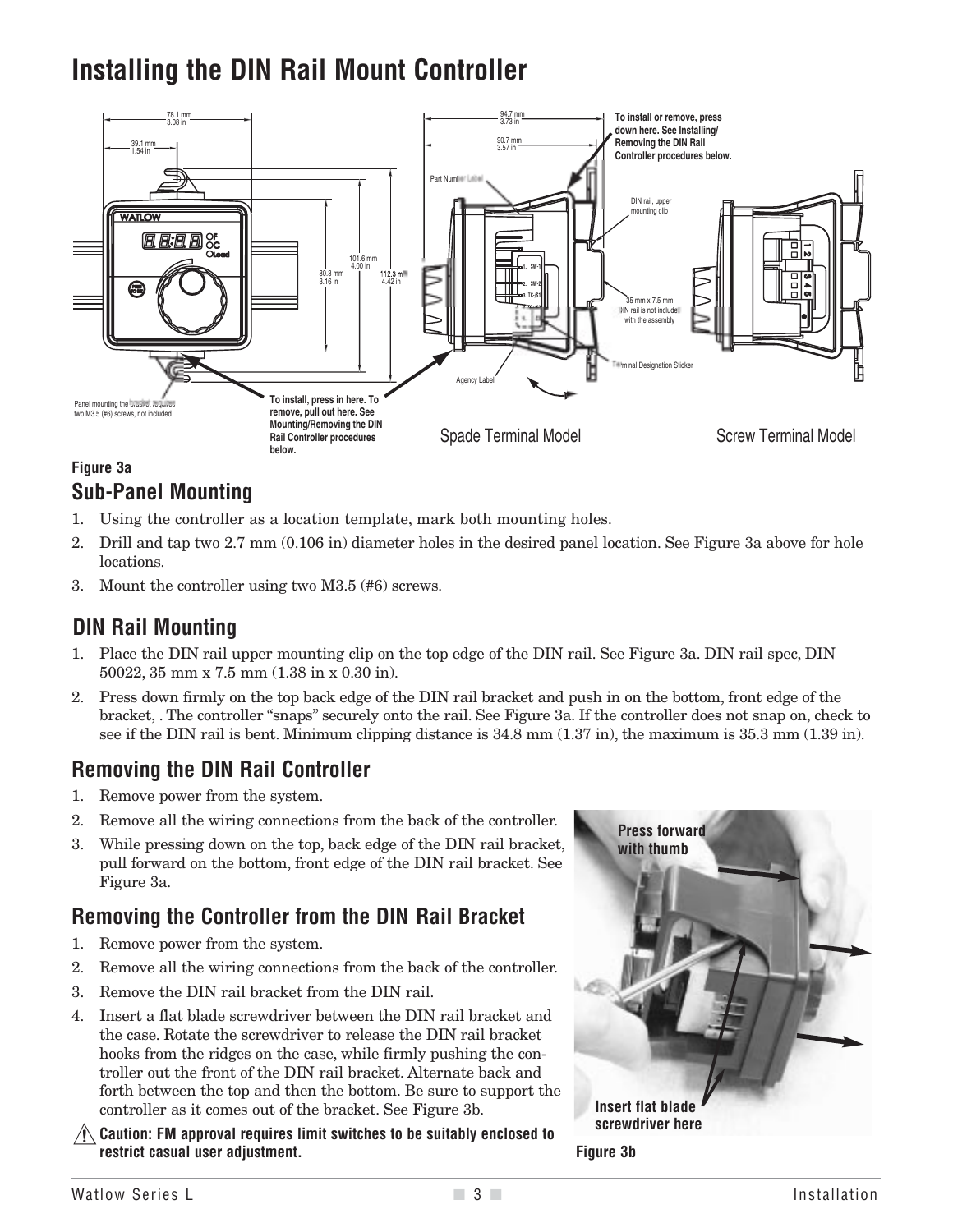## **Installing the Square 1/8 DIN Panel Mount Controller**



#### **Figure 4**

- 1. Make the panel cutout using the mounting dimensions above.
- 2. Remove mounting bracket from the back of the controller.
- 2. Insert the controller into the panel cutout.
- 3. While pressing the bezel firmly against the panel, slide the mounting bracket over the back of the controller. Be sure the levers on the mounting bracket line up with the teeth on the case.
- 4. Press the bracket up to the back of the panel. The controller should fit tightly in the panel cutout.

#### **Removing the Panel Mount Square 1/8 DIN Controller**

- 1. Remove power from the system.
- 2. Remove all the wiring connections from the back of the controller.
- 3. Slide a thin, wide tool (putty knife) under all three mounting tabs, top then bottom, while pushing forward on the back of the case. Be ready to support the controller as it slides out of the panel cutout.



**Caution: FM approval requires limit switches to be suitably enclosed to restrict casual user adjustment.**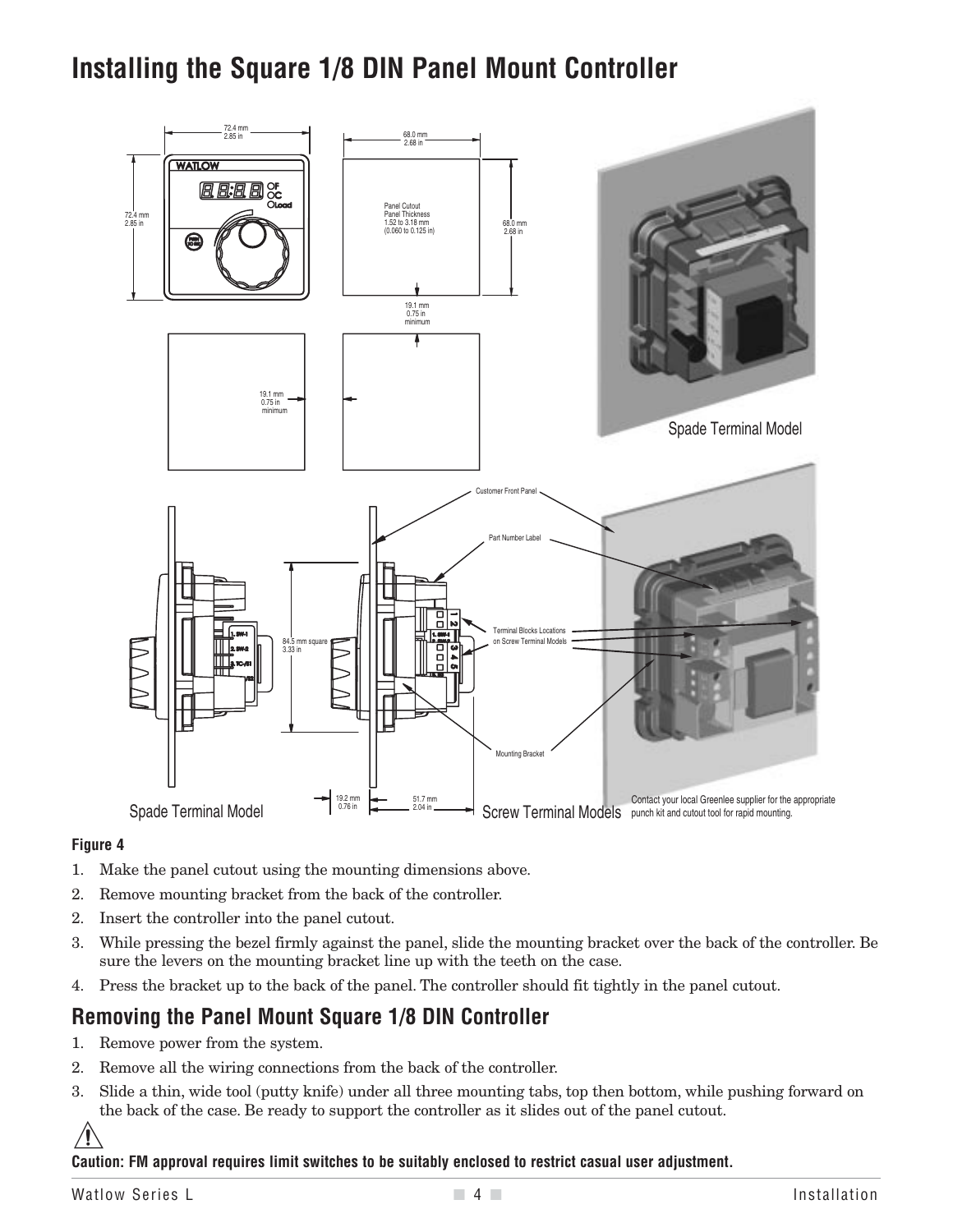# **3 Wiring**



#### **Warning:**

**Use National Electric (NEC) or other country-specific standard wiring and safety practices when wiring and connecting this controller to a power source and to electrical sensors or peripheral devices. Failure to do so may result in damage to equipment and property, and/or injury or loss of life.**

**Note: Insulated terminals required for quick connect style terminals.**

**For quick connect terminals 1, 2, 6, 7, 8, 9, and 10, AMP P/N 3- 520406-2 or equivalent recommended. Use Amp crimp tool P/N 58078-3, insert 90391-3.** 

**For quick connect terminals 3, 4, and 5, AMP P/N 2-520405-2 or equivalent recommended. Amp crimp tool P/N 58078-3, insert 58079-3.**

## $\mathbb{A}$

**Caution: FM approval requires limit switches to be suitably enclosed to restrict casual user adjustment.**

The terminals on the back of the Series L limits are the same for all of the package styles. They are 6.3 mm (0.25 in) quick connect, push on style terminals or removable screw terminal block. The terminal style is an ordering option.

Check the part number to determine your hardware configuration. Refer to the wiring diagrams appropriate for your controller's configuration.

All outputs are referenced to a de-energized state.

#### **Wiring Guidelines**

- 1. Use the correct thermocouple type per the model number on the case sticker of the unit. See dimension drawings for sticker locations.
	- Use correct thermocouple polarity. Red is usually negative.

• If you must extend thermocouple leads, use thermocouple extension wire to minimize errors.

• Be sure you have good crimp connections on all wire connections.

• Insulate the thermocouple mounting from the mounting surface to prevent heat migration input errors.

• Thermocouple leads should be routed separately from any high voltage lines.

• Long lead lengths create electrical resistance. When using a two-wire RTD, there will be an additional 2.6° C (4.7° F) error for every 1 $\Omega$  of lead length resistance. That resistance when added to the resistance of the RTD element, can result in erroneous input to the temperature controller.

- 2. In electrically-noisy environments (heavy switching contactors, motors, solenoids, etc.), use shielded thermocouple lead wire with the shield connected at the sensor end only.
- 3. Use a separate thermocouple to maintain the limit function of this controller; do not parallel thermocouple input from the primary controller.
- 4. All wiring and fusing must conform to the National Electric Code (NEC) NFPA70 and any other locally applicable codes.
- 5. Fuse the independent load voltage on the L1 (hot) side and connect it to the common (C) side of the relay.

**Note: The model number determines the connection terminal style. See below for terminal locations.**

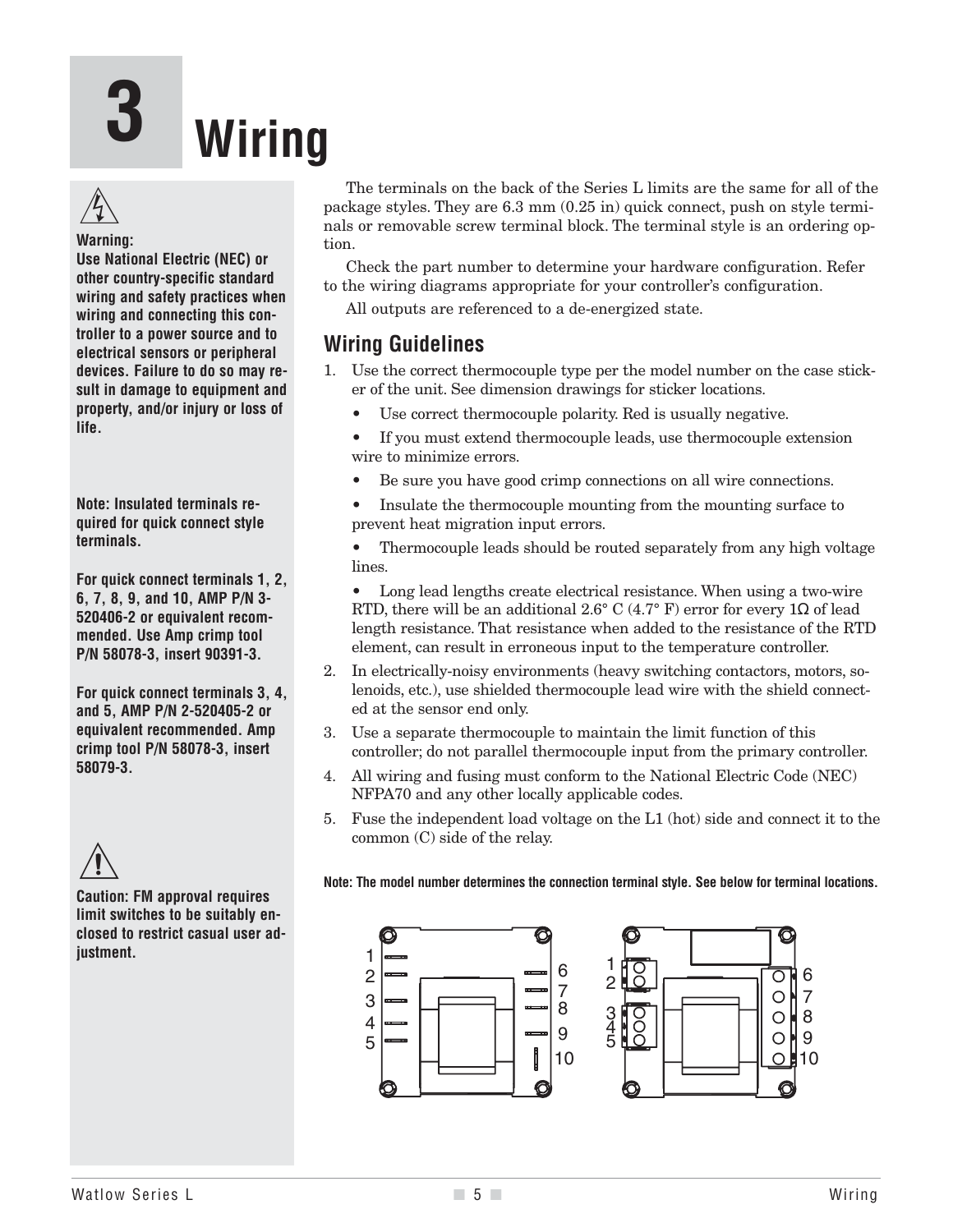

**Warning:**

**Use National Electric (NEC) or other country-specific standard wiring and safety practices when wiring and connecting this controller to a power source and to electrical sensors or peripheral devices. Failure to do so may result in damage to equipment and property, and/or injury or loss of life.**



**WARNING: If high voltage is applied to a low-voltage controller, irreversible damage will occur.**

**Note: Insulated terminals required for quick connect style terminals.**

**For quick connect terminals 1, 2, 6, 7, 8, 9, and 10, AMP P/N 3- 520406-2 or equivalent recommended. Use Amp crimp tool P/N 58078-3, insert 90391-3.** 

**For quick connect terminals 3, 4, and 5, AMP P/N 2-520405-2 or equivalent recommended. Amp crimp tool P/N 58078-3, insert 58079-3.**

#### Figure 6a — **AC Power Wiring**

- Nominal voltage options:
	- $-24V \sim (ac)$
	- $-120V \sim (ac)$
	- 230 to 240V $\sim$  (ac)



#### Figure 6b — **Thermocouple Input**

Thermocouples are polarity sensitive. The negative lead (usually red) must be connected to TC-.

• Input impedance: >10 MΩ



#### Figure 6c — **RTD Input**

(100 Ω Platinum DIN curve 0.00385 Ω/Ω/°C)

- Terminals S2 and S3 must be shorted for a two-wire RTD
- Nominal excitation current: 125 µA

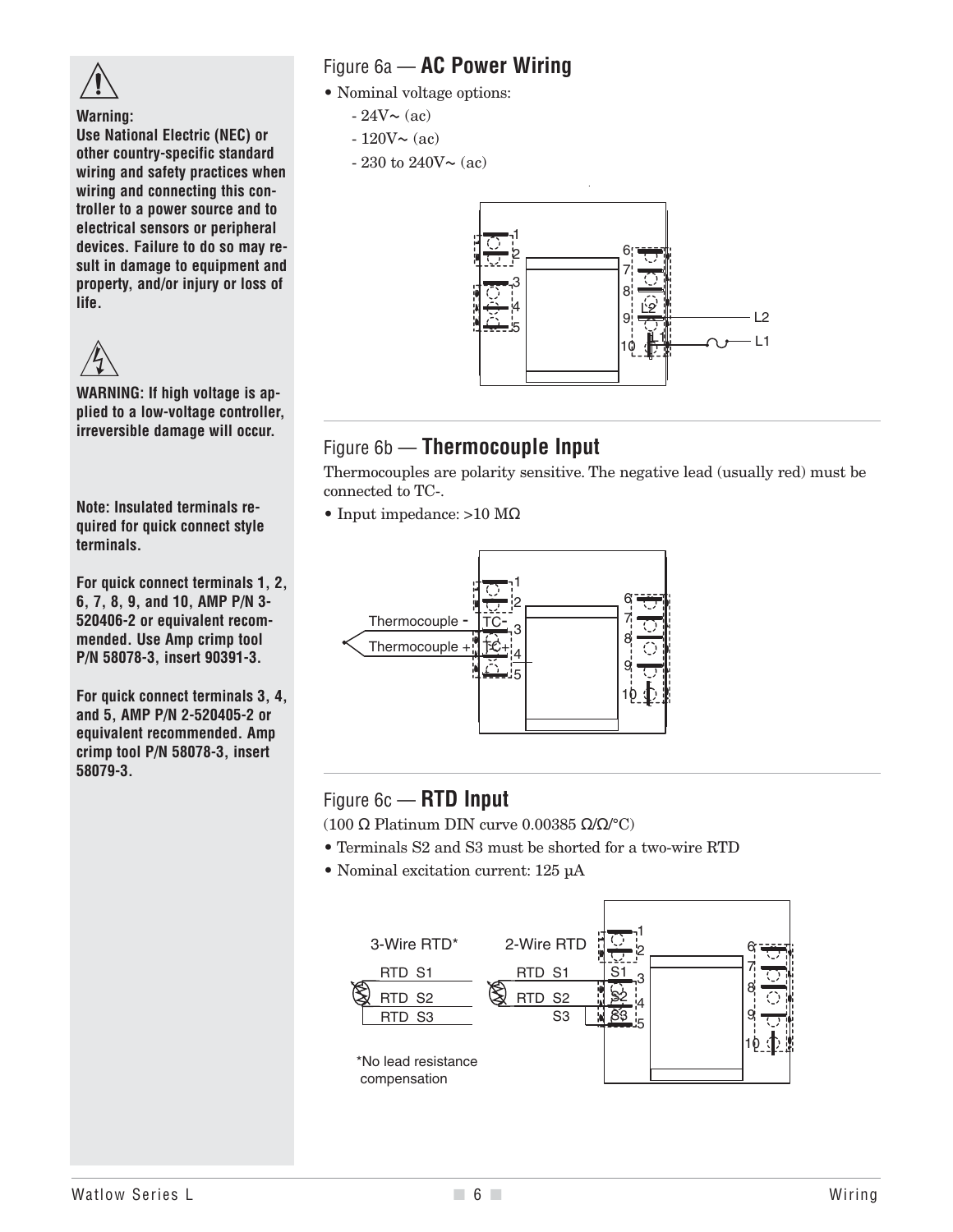

**Warning:**

**Use National Electric (NEC) or other country-specific standard wiring and safety practices when wiring and connecting this controller to a power source and to electrical sensors or peripheral devices. Failure to do so may result in damage to equipment and property, and/or injury or loss of life.**

**Note: Use of an external reset switch may affect FM approval. Only the use of a momentary N.O. switch is valid for approval.**

**Note: Insulated terminals required for quick connect style terminals.**

**For quick connect terminals 1, 2, 6, 7, 8, 9, and 10, AMP P/N 3-520406-2 or equivalent recommended. Use Amp crimp tool P/N 58078-3, insert 90391-3.** 

**For quick connect terminals 3, 4, and 5, AMP P/N 2- 520405-2 or equivalent recommended. Amp crimp tool P/N 58078-3, insert 58079-3.**

**Quencharc Note: Switching pilot duty loads (relay coils, solenoids, etc.) with the mechanical relay output option requires use of an R.C. suppressor.**

**Watlow carries the R.C. suppressor Quencharc brand name, which is a trademark of ITW Paktron. Watlow Part No. 0804-0147-0000.**

### Figure 7a — **External Reset Switch**

• Momentary normally open (N.O.), dry contact closure



#### Figure 7b — **Mechanical Relay Output**

- Form C contacts
- 8 A, resistive
- 250 VA pilot duty,  $120/240V \sim (ac)$ , inductive
- $240V \sim (ac)$  maximum
- $30V = (dc)$  maximum
- See Quencharc note
- For use with ac or dc
- Minimum load current 100 mA
- Output does not supply power

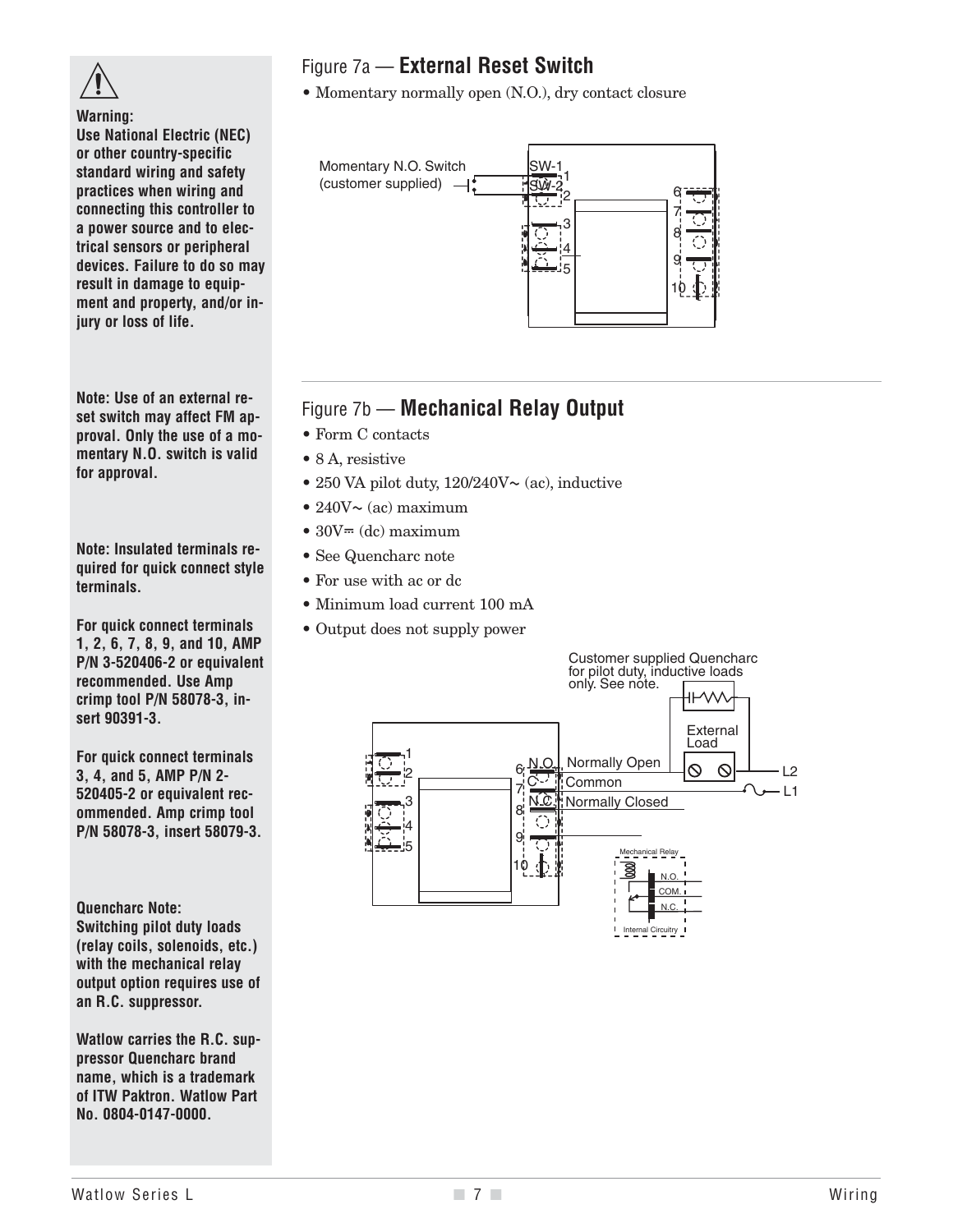## **System Wiring Examples**





**Figure 8 — System Wiring Examples**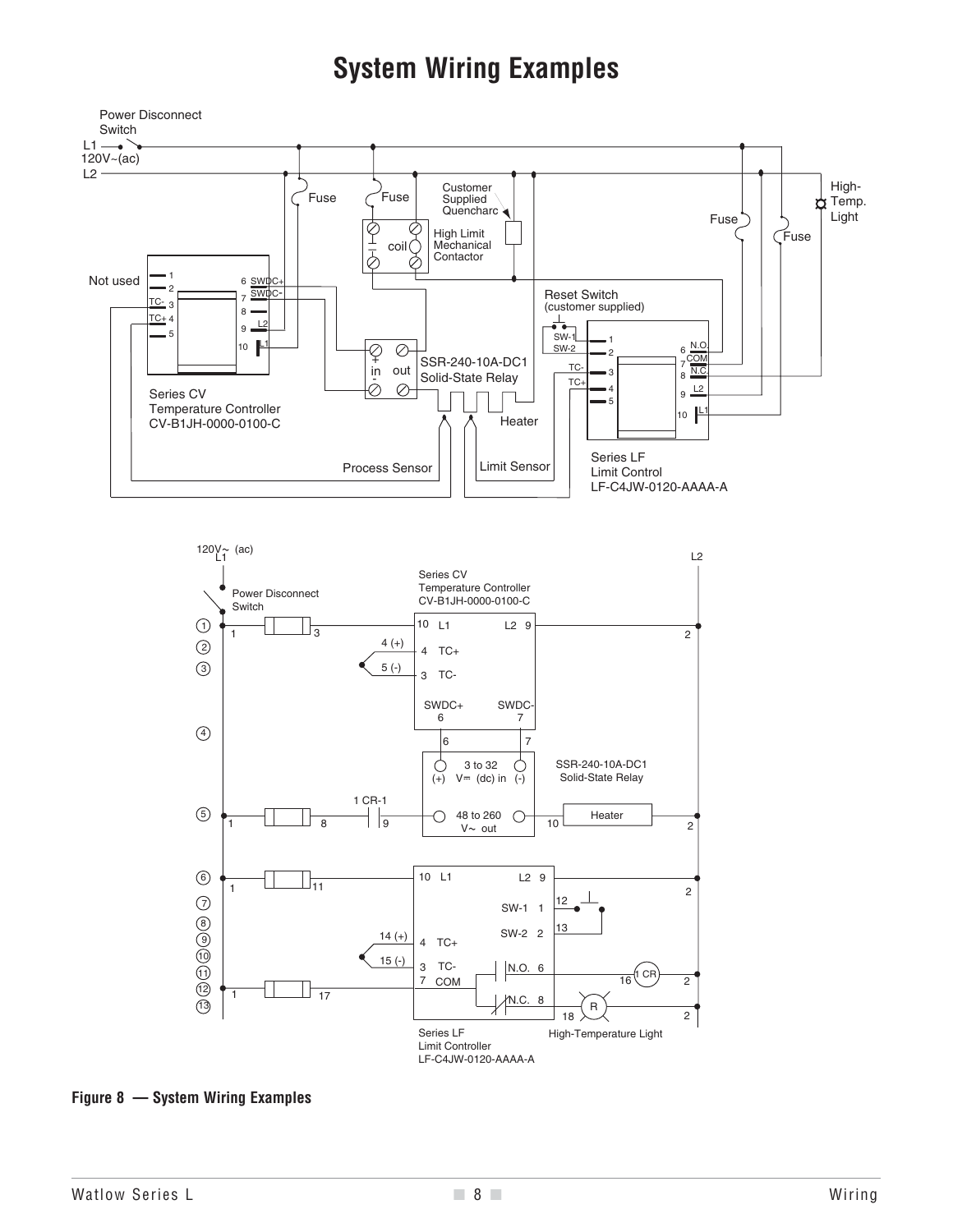



entered 3 seconds after the knob stops moving. Limit set point will not change unless PUSH/RESET key is pressed.

#### **Figure 9 — Variable Limit Set Point, Standard Interface**



**Caution: FM approval requires limit switches to be suitably enclosed to restrict casual user adjustment.**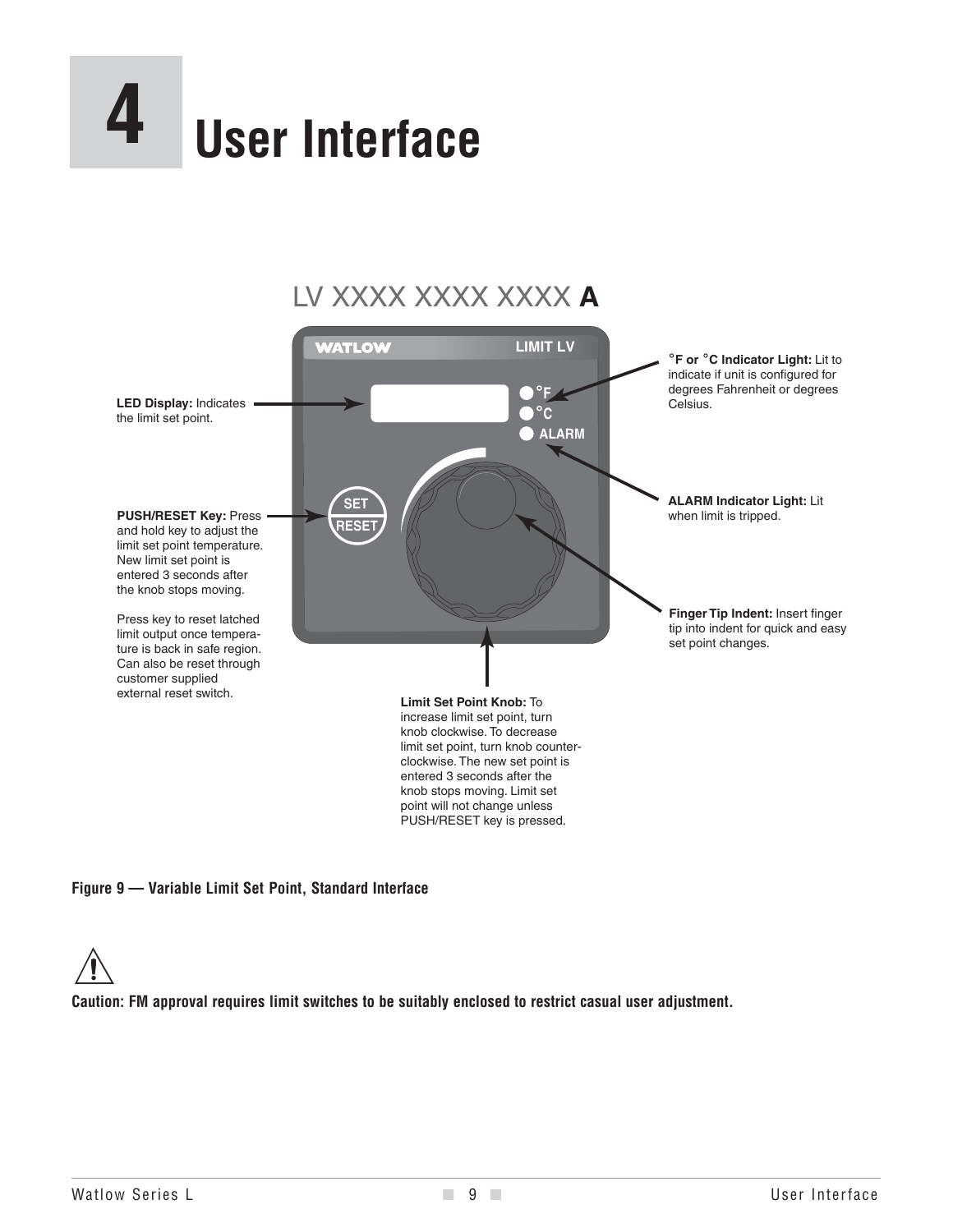# **Troubleshooting**

| On indicating limits, the dis-<br>play is not illuminated.                                                                                                                                             | • Power supply switch off.<br>• Fuse blown.<br>• Breaker tripped.<br>• Safety interlock door switch activated.<br>• Wiring incorrect or open.<br>• Power supply voltage incorrect.<br>· Defective limit.                                  | • Turn switch on.<br>• Replace fuse (check cause of failure).<br>• Reset breaker (check cause of failure).<br>• Close door.<br>• Check wiring.<br>• Verify input power<br>• Repair or replace limit.                                                                                                                                                                                                                                                                                                                                                                                                                                                                                                                                                                                                                                                                                                                                 |
|--------------------------------------------------------------------------------------------------------------------------------------------------------------------------------------------------------|-------------------------------------------------------------------------------------------------------------------------------------------------------------------------------------------------------------------------------------------|--------------------------------------------------------------------------------------------------------------------------------------------------------------------------------------------------------------------------------------------------------------------------------------------------------------------------------------------------------------------------------------------------------------------------------------------------------------------------------------------------------------------------------------------------------------------------------------------------------------------------------------------------------------------------------------------------------------------------------------------------------------------------------------------------------------------------------------------------------------------------------------------------------------------------------------|
|                                                                                                                                                                                                        | <b>Troubleshooting thermocouple inputs</b>                                                                                                                                                                                                |                                                                                                                                                                                                                                                                                                                                                                                                                                                                                                                                                                                                                                                                                                                                                                                                                                                                                                                                      |
| Temperature reading is in-<br>correct, showing a sensor er-<br>ror, $\left[\mathbf{F}\mathbf{r},\mathbf{In}\right]$ , or ALARM LED<br>is switching at the wrong<br>temperature.                        | • Sensor or limit may be bad. Sensor con-<br>nections may be bad.<br>• Ambient temperature in the control<br>cabinet is over 70°C.<br>• Ground loop problem. Can occur when<br>using a switched DC output and a<br>grounded thermocouple. | • Place a jumper wire across the ther-<br>mocouple input terminals. The display<br>should indicate ambient temperature. If<br>it does, the limit is OK.<br>- For high limit: Start with limit set point<br>above ambient temperature, ALARM<br>LED should be off. Decrease limit set<br>point until ALARM LED goes on. It<br>should be approximately ambient tem-<br>perature.<br>- For low limit: Start with limit set point<br>below ambient temperature, ALARM<br>LED should be off. Increase limit set<br>point until ALARM LED goes on. It<br>should be approximately ambient tem-<br>perature.<br>• Measure temperature in cabinet to en-<br>sure it is below 70C. Vent cabinet or add<br>fans if necessary.<br>• Remove power from the system. Use an<br>ohm meter to measure resistance be-<br>tween output DC- and the thermocouple<br>sheath. If there is continuity, replace sen-<br>sor with an ungrounded thermocouple. |
| Temperature seems to be de-<br>creasing, but actual process<br>is increasing.                                                                                                                          | • Thermocouple polarity is reversed. In<br>the US, red wire insulation denotes the<br>negative wire.                                                                                                                                      | • Check thermocouple connections. All<br>connections, including extension wire<br>must maintain the correct polarity. Cor-<br>rect polarity problems.                                                                                                                                                                                                                                                                                                                                                                                                                                                                                                                                                                                                                                                                                                                                                                                |
| Temperature seems to be<br>reading low and not increas-<br>ing while actual process tem-<br>perature is increasing.                                                                                    | • Sensor is bad. Thermocouple is shorted.                                                                                                                                                                                                 | • Check thermocouple connections. Check<br>thermocouple wire insulation to make<br>sure it is not damaged, causing the wires<br>to short (making a new junction).                                                                                                                                                                                                                                                                                                                                                                                                                                                                                                                                                                                                                                                                                                                                                                    |
| Temperature seems to be off-<br>set from actual process tem-<br>perature, or the ALARM<br>LED switches on at the<br>wrong temperature. The off-<br>set changes with changes in<br>process temperature. | • Copper wire was used instead of ther-<br>mocouple extension wire. Connectors of<br>metals different than thermocouple metal<br>were used to splice or make connections.                                                                 | • Check thermocouple connections. Check<br>to make sure that only thermocouple ex-<br>tension wire of the correct type was used<br>to extend thermocouple leads. Replace if<br>necessary.                                                                                                                                                                                                                                                                                                                                                                                                                                                                                                                                                                                                                                                                                                                                            |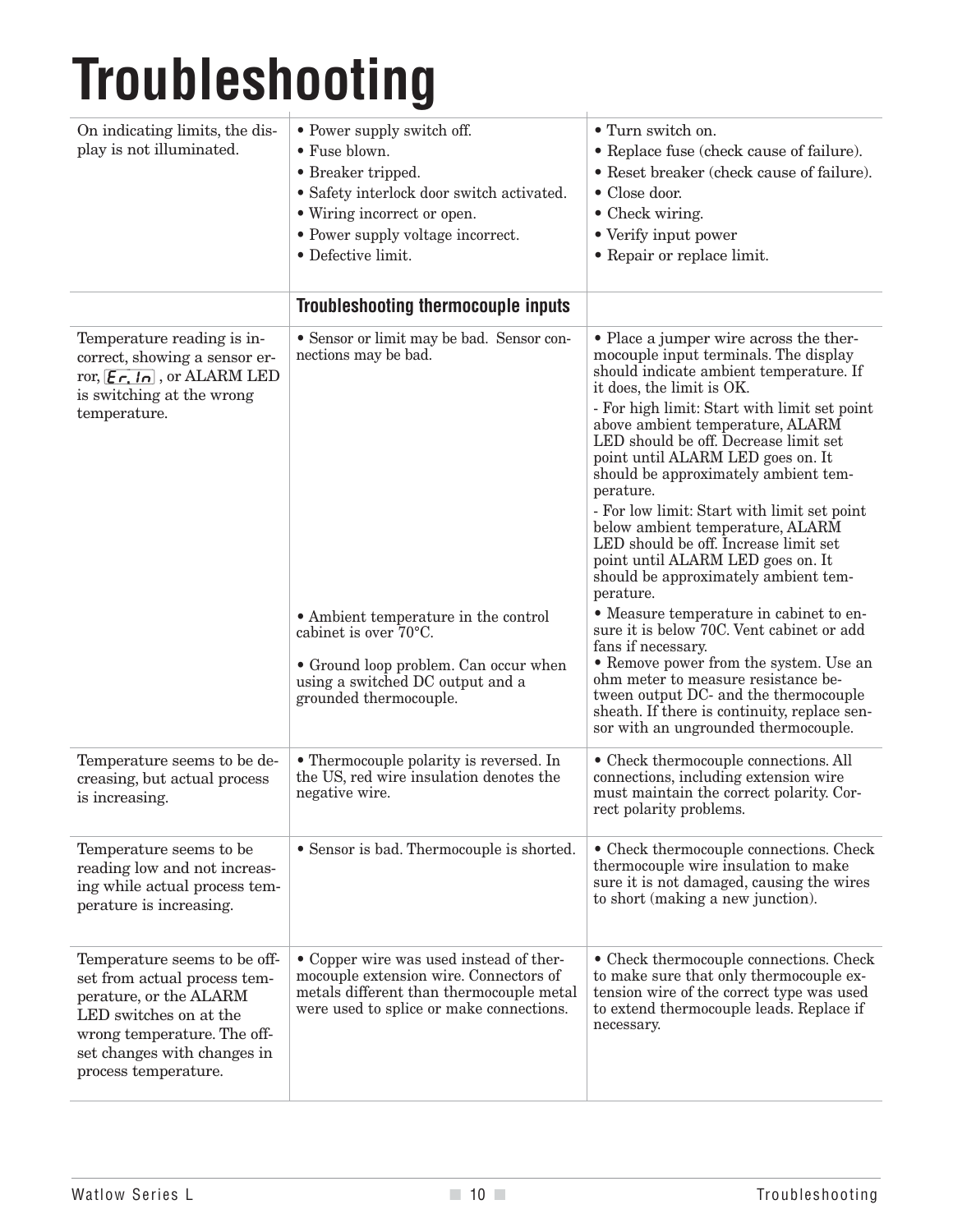| Indication                                                                                                                                                                  | <b>Probable Cause(s)</b>                                                                                                                                                                                                 | <b>Corrective Action</b>                                                                                                                                                                                                                                                                                                                                                                                                                                                                                                                                                                                                                                    |  |  |  |
|-----------------------------------------------------------------------------------------------------------------------------------------------------------------------------|--------------------------------------------------------------------------------------------------------------------------------------------------------------------------------------------------------------------------|-------------------------------------------------------------------------------------------------------------------------------------------------------------------------------------------------------------------------------------------------------------------------------------------------------------------------------------------------------------------------------------------------------------------------------------------------------------------------------------------------------------------------------------------------------------------------------------------------------------------------------------------------------------|--|--|--|
|                                                                                                                                                                             | <b>Troubleshooting RTD inputs</b>                                                                                                                                                                                        |                                                                                                                                                                                                                                                                                                                                                                                                                                                                                                                                                                                                                                                             |  |  |  |
| Temperature reading is incor-<br>rect, showing a sensor error,<br>$\mathcal{E}$ $\mathcal{F}$ , $\mathcal{F}$ , or ALARM LED is<br>switching at the wrong tem-<br>perature. | • Sensor or limit may be bad. Sensor con-<br>nections may be bad.                                                                                                                                                        | • Place a 110 ohm resistor across the sen-<br>sor input terminals.<br>- For high limit: Start with limit set point<br>above ambient temperature, ALARM LED<br>should be off. Decrease limit set point un-<br>til ALARM LED goes on. It should be ap-<br>proximately ambient temperature. If it<br>does, the limit is OK. Sensor or connec-<br>tions may be bad.<br>- For low limit: Start with limit set point<br>below ambient temperature, ALARM LED<br>should be off. Increase limit set point un-<br>til ALARM LED goes on. It should be ap-<br>proximately ambient temperature. If it<br>does, the limit is OK. Sensor or connec-<br>tions may be bad. |  |  |  |
|                                                                                                                                                                             | • Ambient temperature in the control cab-<br>inet is over $70^{\circ}$ C (158 $^{\circ}$ F).<br>• Sensor connections may be bad. Exces-<br>sive lead wire resistance.                                                    | • Measure temperature in cabinet to en-<br>sure it is below $70^{\circ}$ C (158 $^{\circ}$ F). Vent cabinet<br>or add fans if necessary.<br>• Check sensor connections. Measure lead<br>wire resistance. There will be a 2.6C<br>$(4.7^{\circ}F)$ error for every ohm of lead wire<br>resistance.                                                                                                                                                                                                                                                                                                                                                           |  |  |  |
|                                                                                                                                                                             | <b>Troubleshooting limit outputs</b>                                                                                                                                                                                     |                                                                                                                                                                                                                                                                                                                                                                                                                                                                                                                                                                                                                                                             |  |  |  |
| ALARM is not tripped when<br>it should be. ALARM LED is<br>not on (relay is energized in<br>safe condition, N.O. contact is<br>closed and N.C. contact is<br>open).         | • Temperature appears to be incorrect.<br>See input troubleshooting.<br>• Limit set point is not set correctly.                                                                                                          | • See input troubleshooting.<br>• Verify limit set point setting.                                                                                                                                                                                                                                                                                                                                                                                                                                                                                                                                                                                           |  |  |  |
| ALARM is tripped when it<br>should not be. ALARM LED<br>is on (relay is de-energized in<br>limit condition, N.O. contact<br>is open and N.C. contact is<br>closed).         | • Limit output is tripped (latched).<br>• Output wiring is incorrect.<br>• Temperature appears to be incorrect,<br>see input troubleshooting.<br>• Limit set point is not set correctly.<br>• Limit output is defective. | • Press RESET key to reset limit.<br>• Verify wiring. Relay outputs act as a<br>switch, they do not source power.<br>• See input troubleshooting.<br>• Verify limit set point setting.<br>• Repair or replace limit.                                                                                                                                                                                                                                                                                                                                                                                                                                        |  |  |  |
| Limit output signal is on<br>when it should not be on.<br>Load LED is on.                                                                                                   | • Temperature reading is incorrect on dis-<br>play of indicating controls or limit, see in-<br>put troubleshooting.<br>• Set point is not set correctly                                                                  | • See input troubleshooting.<br>• Verify limit set point setting.                                                                                                                                                                                                                                                                                                                                                                                                                                                                                                                                                                                           |  |  |  |
| Limit load is on when it<br>should be off. ALARM LED<br>is off.                                                                                                             | • Power switching device (mechanical re-<br>lay, contactor, etc.) is shorted. Limit out-<br>put shorted.<br>• Output wiring is incorrect.                                                                                | • Remove wires from output of limit to<br>input of power switching device. If load is<br>still on, replace power switching device. If<br>load turns off, replace limit or sensor. See<br>input troubleshooting<br>• Verify wiring.                                                                                                                                                                                                                                                                                                                                                                                                                          |  |  |  |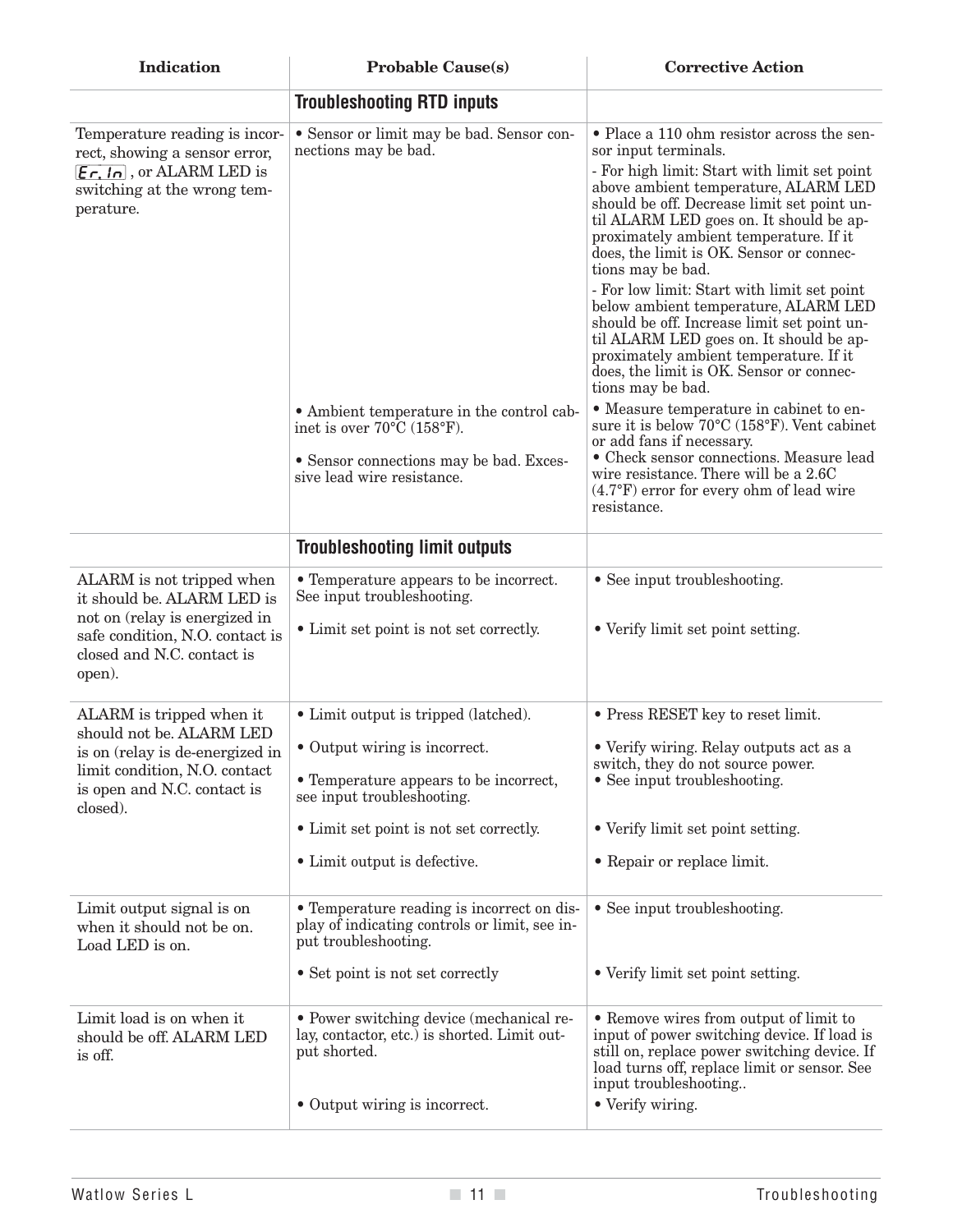## **Specifications**

#### **Controller**

- Microprocessor based, limit controller.
- Nominal switching hysteresis, typically 1.7°C (3°F)
- High or low limit, factory selectable.
- Latching output requires manual reset upon over or under temperature condition.
- Manual or automatic reset on power loss, factory selectable.
- Internal front panel or external customer supplied momentary reset switch.
- Input filter time: 1 second.

#### **Operator Interface (model dependent)**

- Four digit , 7 segment LED displays, .28" high.
- °F or °C indicator LED.
- ALARM indicator LED.
- Continuous turn, velocity sensitive rotary encoder for limit set point adjustment.
- Front panel SET/RESET key on variable set point models.
- No operator interface on fixed set point models.

#### **Standard Conditions For Specifications**

• Rated line voltage, 50 to 60Hz, 0 to 90% RH noncondensing, 15-minute warm-up.

#### **Calibration ambient range: 25°C (77°F) ±3°C**

#### **Sensor Input**

#### **Thermocouple**

- Grounded or ungrounded.
- Type E, J, K, T thermocouple types.
- $>10$  MΩ input impedance.
- 250 nV input referenced error per  $1\Omega$  source resistance.

#### **RTD**

- 2-wire platinum, 100  $Ω$ .
- DIN curve (.00385 curve).
- 125 µA nominal RTD excitation current.

#### **Input Accuracy Span Range**

#### **Thermocouple Input**

| -200 to 800°C or -328 to $1,470$ °F<br>Type $E$ :             |  |
|---------------------------------------------------------------|--|
| 0 to $750^{\circ}$ C or 32 to $1,382^{\circ}$ F<br>Type $J$ : |  |
| -200 to 1,250°C or -328 to 2,282°F<br>Type K:                 |  |
| Type T:<br>-200 to $350^{\circ}$ C or -328 to $662^{\circ}$ F |  |
| RTD (DIN):<br>-200 to 800°C or -328 to $1,472$ °F             |  |

• Calibration accuracy:  $\pm 1\%$  of input accuracy span, ±1° at standard conditions and actual calibration ambient.

Exception: Type T,  $\pm 2.4\%$  of input accuracy span for -200 to  $0^{\circ}$ C (-328 to 32 $^{\circ}$ F)

• Temperature stability: ±0.3 degree per degree change in ambient.

#### **RTD Input**

- Calibration accuracy:  $\pm 1\%$  of input accuracy span ±1° at standard conditions and actual calibration ambient.
- Temperature stability:  $\pm 0.2$  degree per degree change in ambient

#### **Allowable Operating Ranges**

| Type $E$ : | $-200$ to $800^{\circ}$ C or $-328$ to $1,470^{\circ}$ F |  |
|------------|----------------------------------------------------------|--|
| Type $J$ : | -210 to $1,038^{\circ}$ C or -346 to $1,900^{\circ}$ F   |  |
| Type K:    | -270 to 1,370 °C or -454 to 2,500 °F                     |  |
| Type T:    | $-270$ to $-400^{\circ}$ C or $-454$ to $-750^{\circ}$ F |  |
| RTD (DIN): | $-200$ to $800^{\circ}$ C or $-328$ to $1,472^{\circ}$ F |  |

#### **External Reset Switch**

• Momentary, dry contact closure. See wiring section.

#### **Output Types**

#### **Electromechanical Relay, Form C**

- Minimum load current: 100 mA.
- $8 A @ 240V \sim (ac)$  or  $30V = (dc)$  maximum, resistive.
- 250 VA pilot duty,  $120/240V \sim (ac)$  maximum, inductive.
- Use RC suppression for inductive loads.
- Electrical life 100,000 cycles at rated current.

#### **Agency Approvals**

- **Series LF (potted version only)**
- UL 991 recognized temperature limit for food service industry.

#### **Series LV and Series LF (including potted version)**

- UL 873 recognized temperature regulator. File #E43684.
- UL 197 reviewed for use in food service appliances.
- ANSI Z21.23 Gas appliance thermostat approval.
- CSA C22.2#24 approved temperature control. File #30586.
- FM Class 3545 temperature limit switches. File #3017239.
- CE see Declaration of Conformity.

#### **Terminals**

- 6.4 mm (0.25 in) quick connect, push-on terminals. See order options. Refer to Wiring section for crimp-on terminal recommendations.
- Removable screw clamp style terminal blocks. See order options.
- Wire gauge 0.1 to 4 mm2 (30 to 12 AWG). Strip length, 8 mm (0.30 in).
- Torque: 0.8 Nm (7 in-lb) maximum.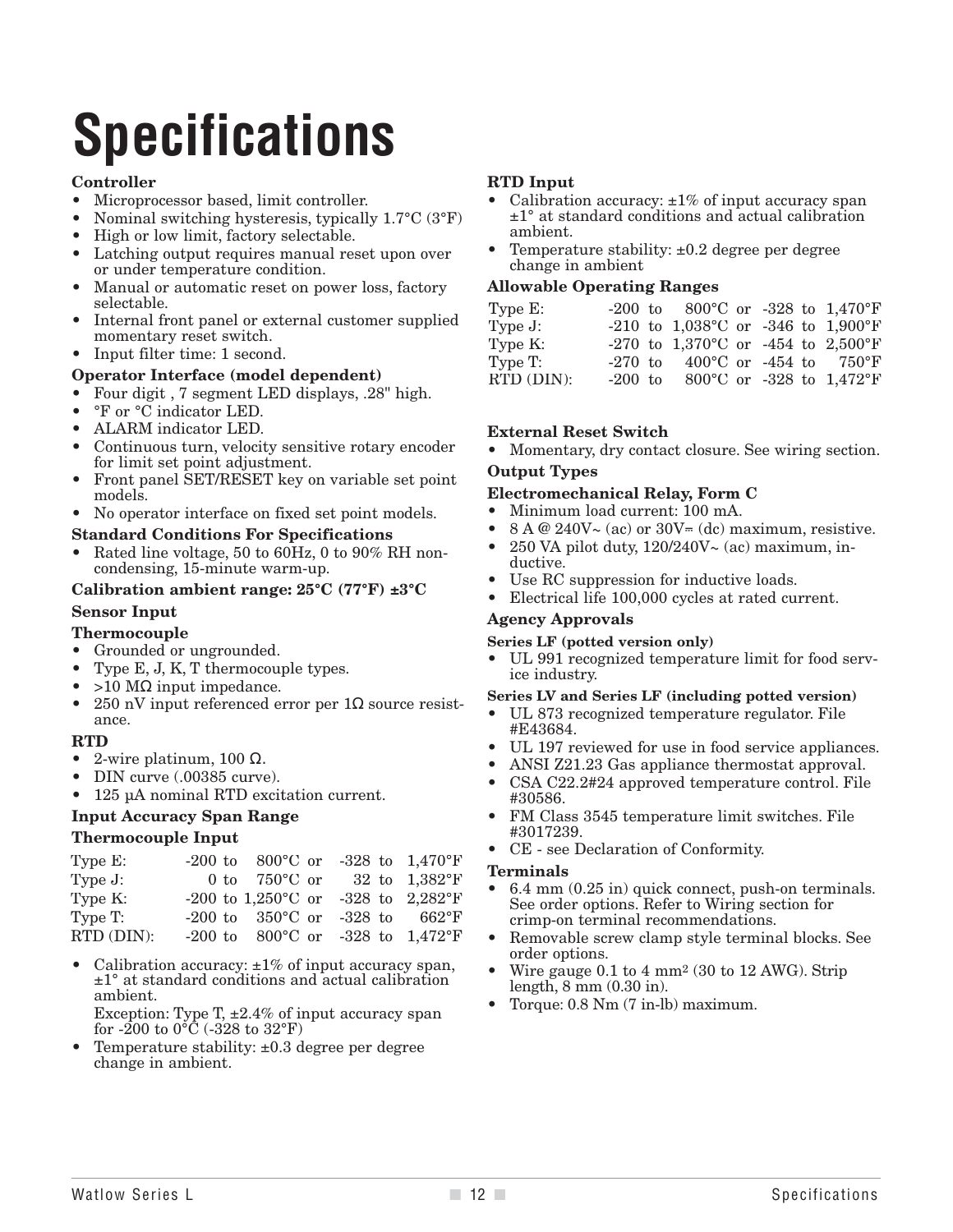#### **Power**

- $24V \sim (ac) +10\%$ ;  $-15\%$ ; 50/60 Hz,  $\pm 5\%$
- 120V $\sim$  (ac) +10%; -15%; 50/60 Hz,  $\pm 5\%$
- 208 to  $240V \sim (ac) +10\%$ , Series LF and CF only
- 230 to 240V $\sim$  (ac) +10%; -15%; 50/60 Hz,  $\pm 5\%$
- 10VA maximum power consumption.
- Data retention upon power failure via nonvolatile memory.

#### **Operating Environment**

- $0$  to  $70^{\circ}\textrm{C}$   $(32$  to  $158^{\circ}\textrm{F})$
- 0 to 90% RH, non-condensing.
- Storage temperature: -40 to  $85^{\circ}$ C (-40 to  $185^{\circ}$ F)

#### **Dimensions**

• DIN Rail model can be DIN rail or chassis mount DIN rail spec, DIN 50022, 35 mm x 7.5 mm (1.38 in x 0.30 in)

| <b>Style</b>                                      | Width                          |                                           | Depth                                          |  |  |  |
|---------------------------------------------------|--------------------------------|-------------------------------------------|------------------------------------------------|--|--|--|
| 61.7 mm<br>Open board<br>$(2.43 \text{ in})$      |                                | $61.7 \text{ mm}$<br>$(2.43 \text{ in})$  | $45.1 \text{ mm}$<br>$(1.78 \text{ in})$       |  |  |  |
| <b>Potted</b>                                     | 70.1 mm<br>$(2.76 \text{ in})$ | $102.9$ mm<br>$(4.05 \text{ in})$         | $46.6 \text{ mm}$<br>$(1.84 \text{ in})$       |  |  |  |
| 78.1 mm<br><b>DIN Rail</b><br>$(3.08 \text{ in})$ |                                | $112.3 \text{ mm}$<br>$(4.42 \text{ in})$ | $90.7 \text{ mm}^*$<br>$(3.57 \text{ in})$     |  |  |  |
| Square 1/8<br><b>DIN Panel</b>                    | 72.4 mm<br>$(2.85 \text{ in})$ | 72.4 mm<br>$(2.85 \text{ in})$            | Behind panel<br>51.7 mm<br>$(2.04 \text{ in})$ |  |  |  |

\*Depth including DIN rail, 94.7 mm (3.73 in)

**Note: These specifications are subject to change without prior notice.**

#### **Glossary**

**automatic power reset** — A feature in latching limit controllers that does not recognize power outage as a limit condition. When power is restored, the output is re-energized automatically, as long as the temperature is within limits.

**latched output** — Limit control output latches in deenergized condition when over or under temperature condition occurs and cannot be reset unless temperature drops below set point.

**limit or limit controller** — A highly reliable, discrete safety device (redundant to the primary controller) that monitors and limits the temperature of the process or a point in the process. When temperature exceeds or falls below the limit set point, the limit controller interrupts power through the load circuit. A limit controller can protect equipment and people when it is correctly installed with its own power supply, power lines, switch and sensor.

**manual power reset** — A feature in latching limit controllers that does recognize power outage as a limit condition. When power is restored, the output is not reenergized automatically, even if the process is within limits. An operator must use the reset key or switch to manually re-energize the output on power up.

**manual reset** — A feature on a limit controller that requires human intervention to return the limit to normal operation after a limit condition has occurred.

**safety limit** — An automatic limit intended for use in applications where an over-temperature fault may cause a fire.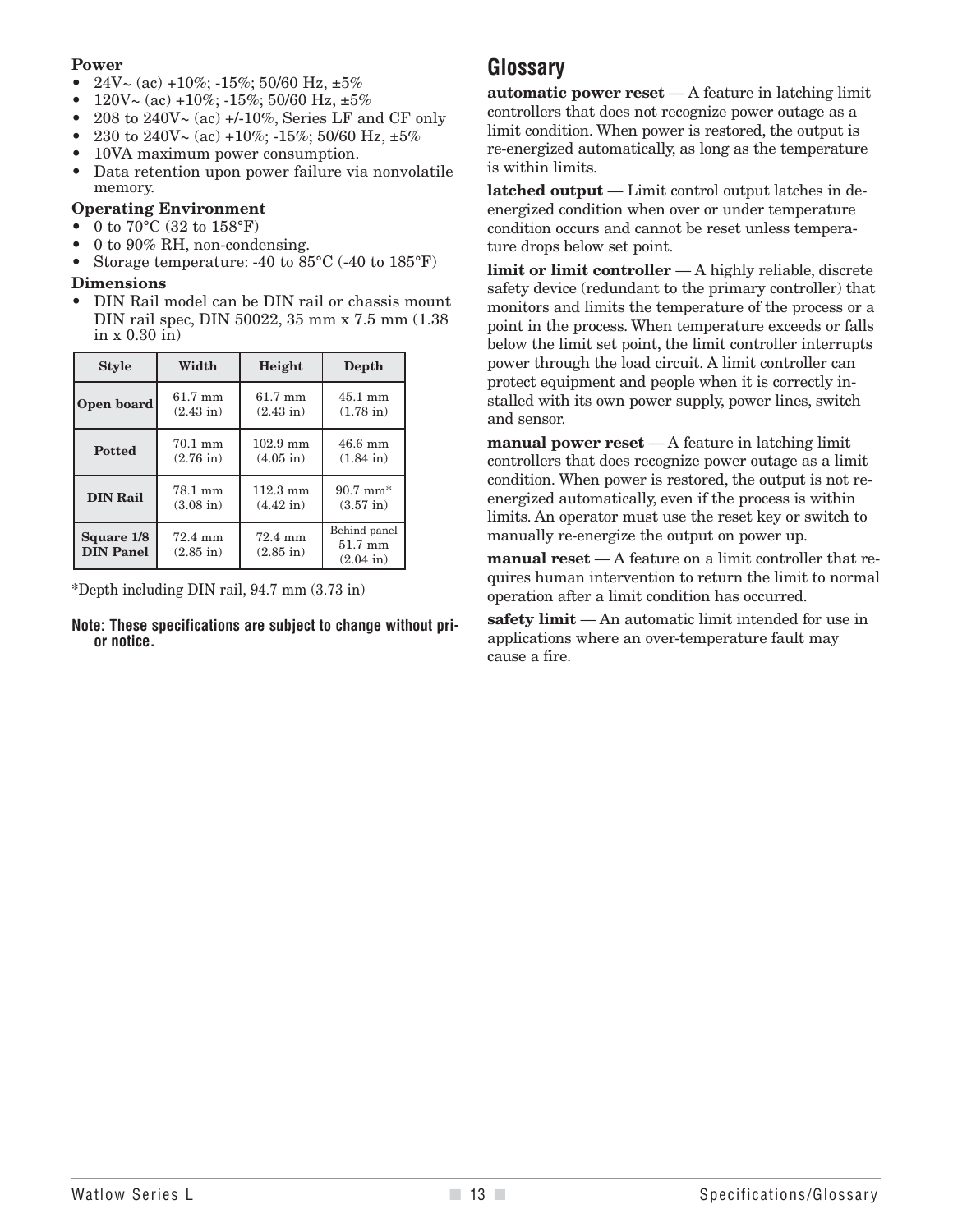## **Ordering Information and Model Numbers**

|                              | Limit Control no user interface              |  | F |  |  |  |  |  |  | A A A A |  |  |
|------------------------------|----------------------------------------------|--|---|--|--|--|--|--|--|---------|--|--|
| <b>Set Point Type</b>        |                                              |  |   |  |  |  |  |  |  |         |  |  |
| F                            | <b>Fixed Limit Set Point</b>                 |  |   |  |  |  |  |  |  |         |  |  |
| <b>Line Voltage</b>          |                                              |  |   |  |  |  |  |  |  |         |  |  |
| С                            | 120 $V \sim$ (ac)                            |  |   |  |  |  |  |  |  |         |  |  |
| Ε                            | $230 - 240V \sim (ac)$                       |  |   |  |  |  |  |  |  |         |  |  |
| G                            | $24V \sim (ac)$                              |  |   |  |  |  |  |  |  |         |  |  |
| <b>Controller Package</b>    |                                              |  |   |  |  |  |  |  |  |         |  |  |
| 1                            | Panel Mount, Square 1/8 DIN -Spade Terminals |  |   |  |  |  |  |  |  |         |  |  |
| 2                            | DIN Rail Mount -Spade Terminals              |  |   |  |  |  |  |  |  |         |  |  |
| 3                            | Open Board, not potted -Spade Terminals      |  |   |  |  |  |  |  |  |         |  |  |
| 4                            | Potted Case -Spade Terminals                 |  |   |  |  |  |  |  |  |         |  |  |
| 5                            | Panel Mount, Square 1/8 DIN -Screw Terminals |  |   |  |  |  |  |  |  |         |  |  |
| 6                            | <b>DIN Rail Mount -Screw Terminals</b>       |  |   |  |  |  |  |  |  |         |  |  |
| 7                            | Open Board, not potted -Screw Terminals      |  |   |  |  |  |  |  |  |         |  |  |
| <b>Sensor and Scale</b>      |                                              |  |   |  |  |  |  |  |  |         |  |  |
| Н                            | Type J -346 to 1900 Degrees F                |  |   |  |  |  |  |  |  |         |  |  |
| J                            | Type J -210 to 1038 Degrees C                |  |   |  |  |  |  |  |  |         |  |  |
|                              | Type -454 to 2500 Degrees F                  |  |   |  |  |  |  |  |  |         |  |  |
| L                            | Type -270 to 1370 Degrees C                  |  |   |  |  |  |  |  |  |         |  |  |
| M                            | Type T-454 to 750 Degrees F                  |  |   |  |  |  |  |  |  |         |  |  |
| N                            | Type T -270 to 400 Degrees C                 |  |   |  |  |  |  |  |  |         |  |  |
| P                            | 100 $\Omega$ RTD -328 to 1472 Degrees F      |  |   |  |  |  |  |  |  |         |  |  |
| R                            | 100 $\Omega$ RTD -200 to 800 Degrees C       |  |   |  |  |  |  |  |  |         |  |  |
| S                            | Type E -328 to 1470 Degrees F                |  |   |  |  |  |  |  |  |         |  |  |
| Т                            | Type E-200 to 800 Degrees C                  |  |   |  |  |  |  |  |  |         |  |  |
| <b>Limit Type</b>            |                                              |  |   |  |  |  |  |  |  |         |  |  |
| U                            | High Limit, Manual Power Reset               |  |   |  |  |  |  |  |  |         |  |  |
| W                            | High Limit, Auto Power Reset                 |  |   |  |  |  |  |  |  |         |  |  |
| Υ                            | Low Limit, Manual Power Reset                |  |   |  |  |  |  |  |  |         |  |  |
|                              | Low Limit, Auto Power Reset                  |  |   |  |  |  |  |  |  |         |  |  |
|                              | <b>Fixed Limit Set Point Value *</b>         |  |   |  |  |  |  |  |  |         |  |  |
| <b>XXXX</b>                  | Limit Set Point Value**                      |  |   |  |  |  |  |  |  |         |  |  |
| <b>Overlay/Custom Option</b> |                                              |  |   |  |  |  |  |  |  |         |  |  |
| Α                            | Standard                                     |  |   |  |  |  |  |  |  |         |  |  |

**\*Note: Limit set point must fall within the sensor operating range.**

**\*\*Note: A (-) is used in the left digit of the operating range to indicate negative values.**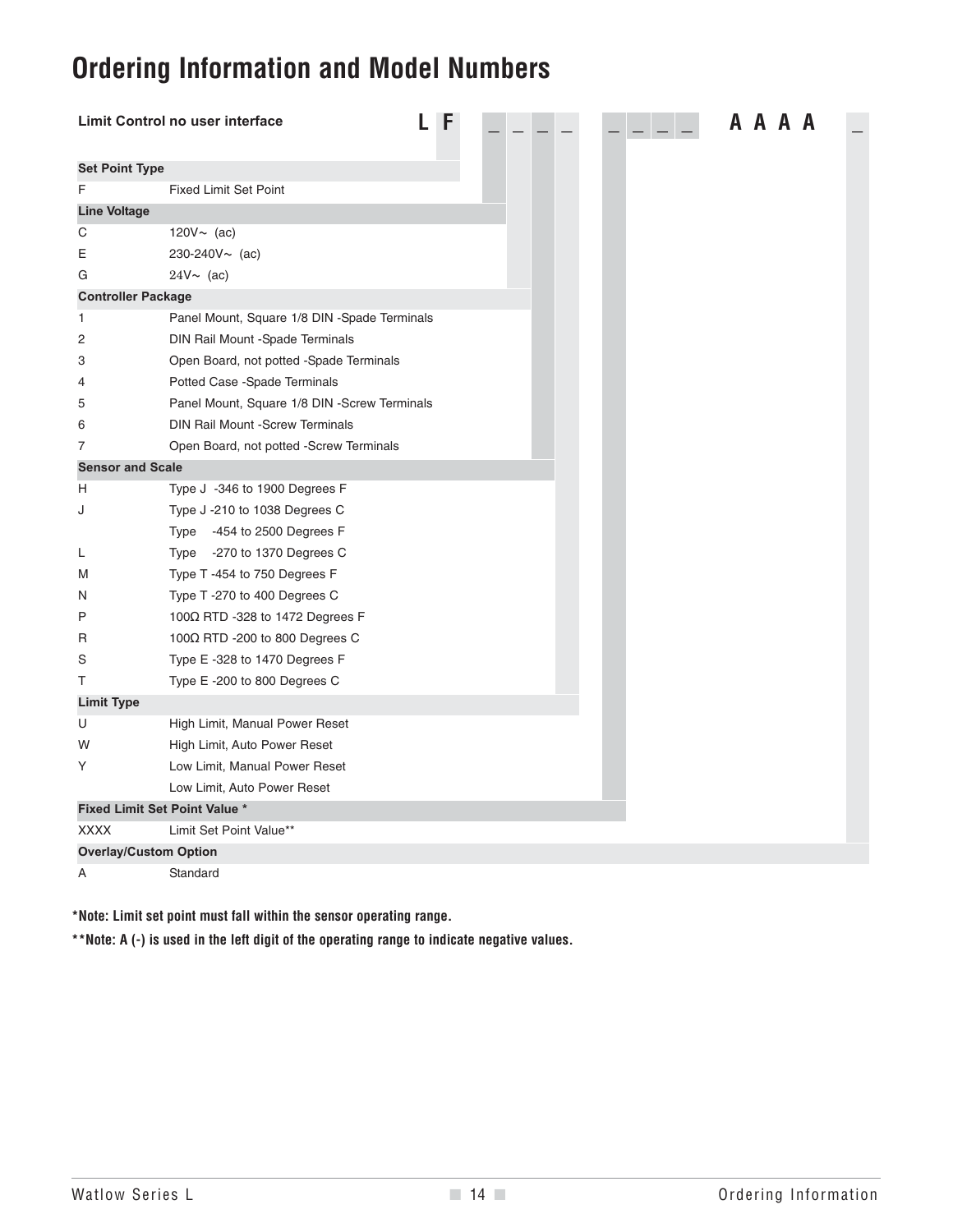## **Ordering Information and Model Numbers**

|                              | Limit Control, LED display, Front panel reset switch |  |
|------------------------------|------------------------------------------------------|--|
| <b>Set Point Type</b>        |                                                      |  |
| V                            | Variable Limit Set Point                             |  |
| <b>Line Voltage</b>          |                                                      |  |
| C                            | 120 $V \sim$ (ac)                                    |  |
| E                            | 230-240V~ (ac)                                       |  |
| G                            | $24V \sim (ac)$                                      |  |
| <b>Controller Package</b>    |                                                      |  |
| 1                            | Panel Mount, Square 1/8 DIN -Spade Terminals         |  |
| 2                            | DIN Rail Mount -Spade Terminals                      |  |
| 5                            | Panel Mount, Square 1/8 DIN -Screw Terminals         |  |
| 6                            | <b>DIN Rail Mount -Screw Terminals</b>               |  |
| <b>Sensor and Scale</b>      |                                                      |  |
| H                            | Type J -346 to 1900 Degrees F                        |  |
| J                            | Type J -210 to 1038 Degrees C                        |  |
|                              | Type -454 to 2500 Degrees F                          |  |
| L                            | Type -270 to 1370 Degrees C                          |  |
| M                            | Type T-454 to 750 Degrees F                          |  |
| N                            | Type T-270 to 400 Degrees C                          |  |
| Ρ                            | 100Ω RTD -328 to 1472 Degrees F                      |  |
| R                            | 100 $\Omega$ RTD -200 to 800 Degrees C               |  |
| S                            | Type E -328 to 1470 Degrees F                        |  |
| т                            | Type E -200 to 800 Degrees C                         |  |
| <b>Limit Type</b>            |                                                      |  |
| U                            | High Limit, Manual Power Reset                       |  |
| W                            | High Limit, Auto Power Reset                         |  |
| Υ                            | Low Limit, Manual Power Reset                        |  |
|                              | Low Limit, Auto Power Reset                          |  |
|                              | Low Limit Set Point Range Limit *                    |  |
| <b>XXXX</b>                  | Low Limit Set Point Operating Range Value**          |  |
|                              | High Limit Set Point Range Limit *                   |  |
| <b>XXXX</b>                  | High Limit Set Point Operating Range Value           |  |
| <b>Overlay/Custom Option</b> |                                                      |  |
| Α                            | Standard                                             |  |

**\*Note: Set point ranges must fall within the sensor operating range.**

**\*\*Note: A (-) is used in the left digit of the operating range to indicate negative values.**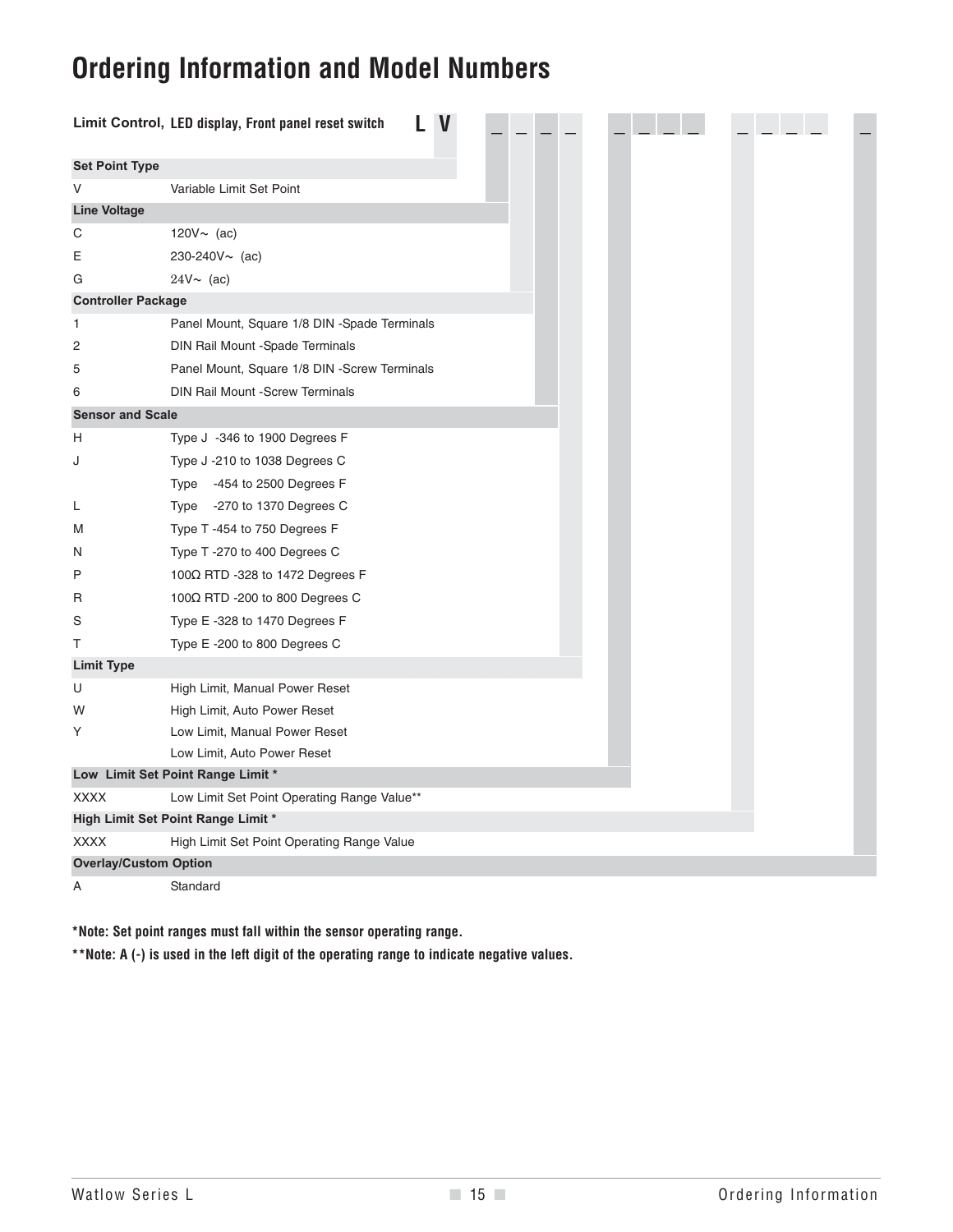## **Notes**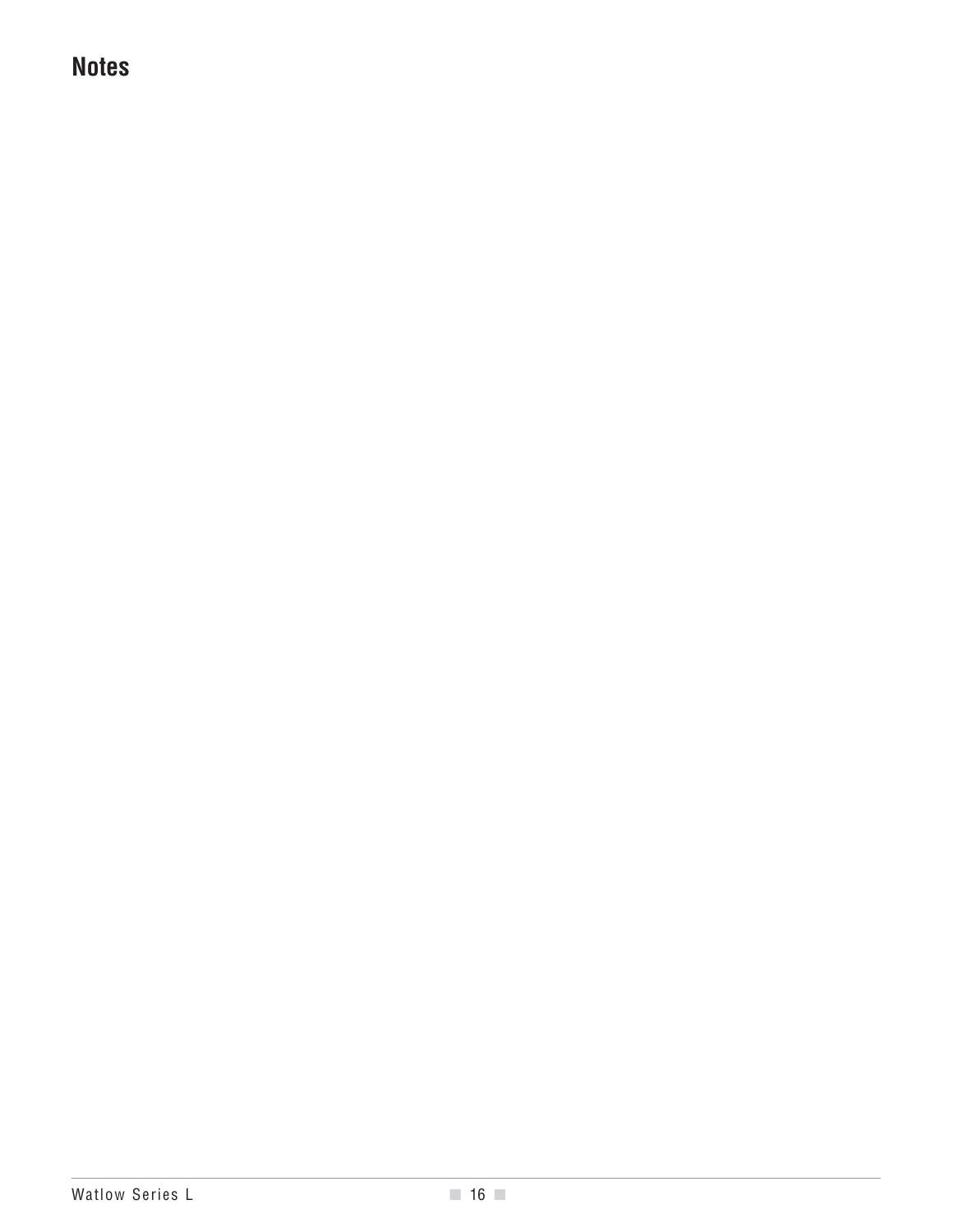#### **Safety Information**

We use note, caution and warning symbols throughout this book to draw your attention to important operational and safety information.

A "NOTE" marks a short message to alert you to an important detail.

A "CAUTION" safety alert appears with information that is important for protecting your equipment and performance. Be especially careful to read and follow all cautions that apply to your application.

A "WARNING" safety alert appears with information that is important for protecting you, others and equipment from damage. Pay very close attention to all warnings that apply to your application.

The safety alert symbol,  $\hat{A}$  (an exclamation point in a triangle) precedes a general CAUTION or WARNING statement.

The electrical hazard symbol,  $\hat{A}$  (a lightning bolt in a triangle) precedes an electric shock hazard CAUTION or WARNING safety statement.

#### **Technical Assistance**

If you encounter a problem with your Watlow controller, review your configuration information to verify that your selections are consistent with your application: inputs, outputs, alarms, limits, etc. If the problem persists, you can get technical assistance from your local Watlow representative (see back cover), by e-mailing your questions to wintechsupport@watlow.com or by dialing +1 (507) 494-5656 between 7 a.m. and 5 p.m., Central Standard Time (CST). Ask for for an Applications Engineer. Please have the following information available when calling:

- 
- Complete model number System wiring information
- Series L Limit User's Manual

#### **Warranty**

These controllers are manufactured by ISO 9001-registered processes and are backed by a three-year warranty.

#### **Return Material Authorization (RMA)**

1. Call Watlow Customer Service, (507) 454-5300, for a Return Material Authorization (RMA) number before returning any item for repair. We need this information:

- Ship to address Bill to address
- Contact name Phone number
	-
- Method of return shipment Your P.O. number
- Detailed description of the problem Any special instructions
- Name and phone number of person returning the product.

2. Prior approval and an RMA number, from the Customer Service Department, is needed when returning any unused product for credit. Make sure the RMA number is on the outside of the carton, and on all paperwork returned. Ship on a Freight Prepaid basis.

3. After we receive your return, we will examine it and try to verify the reason for the return.

4. In cases of manufacturing defect, we will enter a repair order, replacement order or issue credit for material returned.

5. To return products that are not defective, goods must be be in new condition, in the original boxes and they must be returned within 120 days of receipt. A 20 percent restocking charge is applied for all returned stock controls and accessories.

- 6. If the unit is unrepairable, it will be returned to you with a letter of explanation.
- 7. Watlow reserves the right to charge for no trouble found (NTF) returns.

The Series L Limit user's manual is copyrighted by Watlow Winona, Inc., © September 2004 with all rights reserved.







**Electrical Shock Hazard**

#### **CAUTION or WARNING**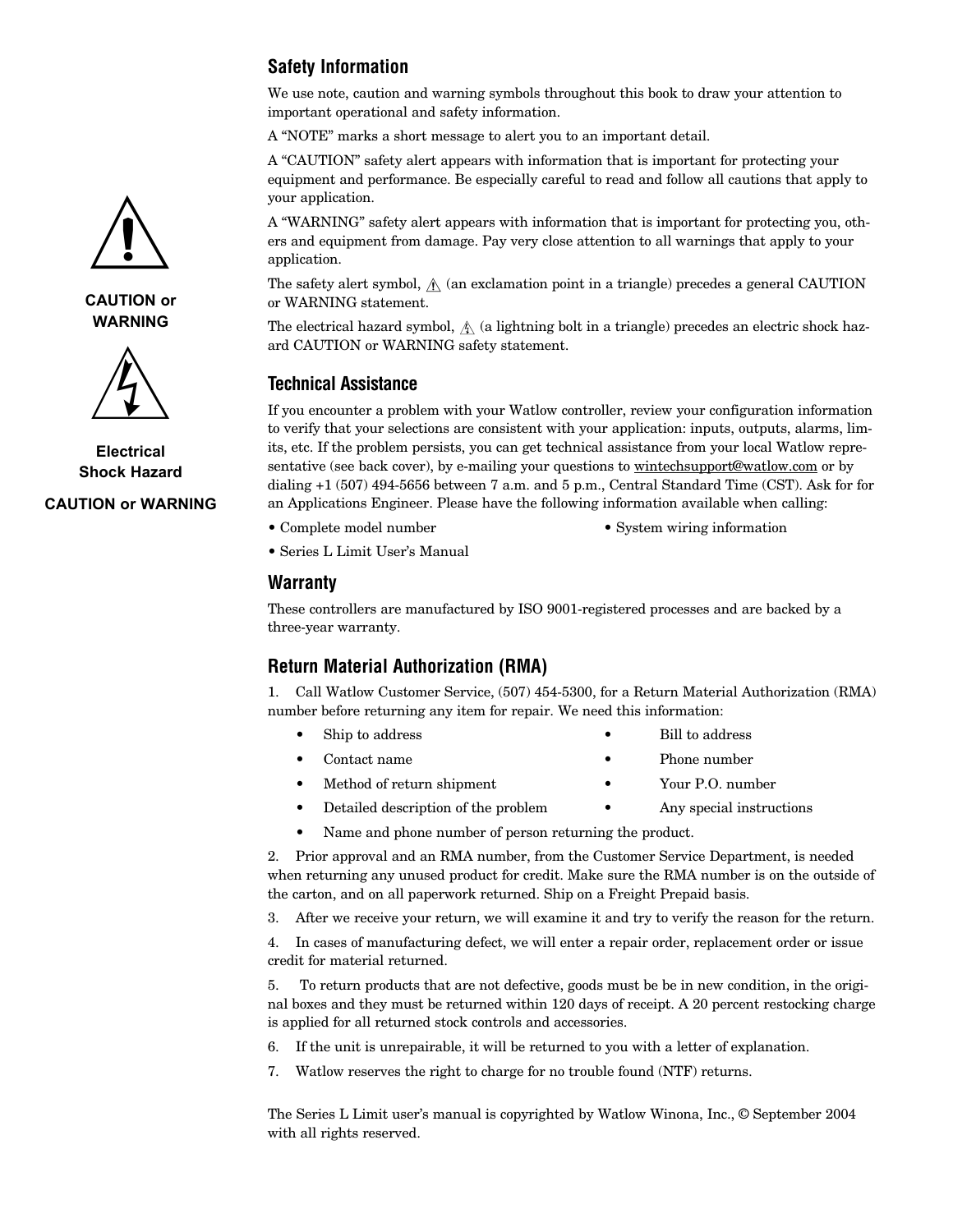## **Declaration of Conformity**

#### **Series L**

**Watlow Winona, Inc. 1241 Bundy Blvd. Winona, MN 55987 USA**

Declares that the following product:

| Designation:             | <b>Series L</b>                                                                                                                                                                                                   |  |  |
|--------------------------|-------------------------------------------------------------------------------------------------------------------------------------------------------------------------------------------------------------------|--|--|
| Model Numbers:           | <b>LF</b> - (C, E or G) $(1, 2, 3, 4, 5, 6 \text{ or } 7)$ (any letter) $(U, W, Y \text{ or } Z)$ -<br>(any four numbers or - and three numbers) - (AAAA) - may be followed by addi-<br>tional numbers or letters |  |  |
|                          | $\mathbf{LV}$ - (C, E or G) (1, 2, 5 or 6) (any letter) (U, W, Y or Z) - (any four numbers or<br>- and three numbers) - (any four numbers) - may be followed by additional num-<br>bers or letters                |  |  |
| Classification:          | LF and LV = Temperature Regulator Installation Category II, Pollution degree 2                                                                                                                                    |  |  |
| Rated Voltage:           | 24, 120, 230/240 $V~$ (ac)                                                                                                                                                                                        |  |  |
| Rated Frequency:         | $50$ or 60 Hz                                                                                                                                                                                                     |  |  |
| Rated Power Consumption: | 10VA maximum                                                                                                                                                                                                      |  |  |

Meets the essential requirements of the following European Union Directives by using the relevant standards shown below to indicate compliance.

#### **89/336/EEC Electromagnetic Compatibility Directive**

| EN 61326: 1997 With A1, 1998: | A2:2001:           | Electrical equipment for measurement, control and laborato-<br>ry use – EMC requirements (Industrial Immunity, Class B<br>Emissions). |
|-------------------------------|--------------------|---------------------------------------------------------------------------------------------------------------------------------------|
| EN $61000-4-2$ :              | $1996 + A1$ , 1998 | Electrostatic Discharge Immunity                                                                                                      |
| EN 61000-4-3:                 | 1997               | Radiated Field Immunity                                                                                                               |
| EN 61000-4-4:                 | 1995               | Electrical Fast-Transient / Burst Immunity                                                                                            |
| $EN$ 61000-4-5:               | $1995 + A1$ , 1996 | Surge Immunity                                                                                                                        |
| EN 61000-4-6:                 | 1996               | Conducted Immunity                                                                                                                    |
| $EN$ 61000-4-11:              | 1994               | Voltage Dips, Short Interruptions and Voltage Variations Immunity                                                                     |
| EN 61000-3-2:                 | $1995 + A1-3:1999$ | Harmonic Current Emissions                                                                                                            |
| EN 61000-3-3:                 | $1995 + A1$ , 1998 | Voltage Fluctuations and Flicker                                                                                                      |

#### **73/23/EEC Low-Voltage Directive**

**EN 60730-1:2000 With A11:2002 and Automatic electric controls for household and similar use: Particular requirements for temperature sensing controls. EN 60730-2-9:2002:**

Raymond D. Feller III North Communications and Minnesota, USA Name of Authorized Representative Place of Issue

General Manager February 2004

Title of Authorized Representative Date of Issue

 $D - 4ell, 111$ 

Signature of Authorized Representative